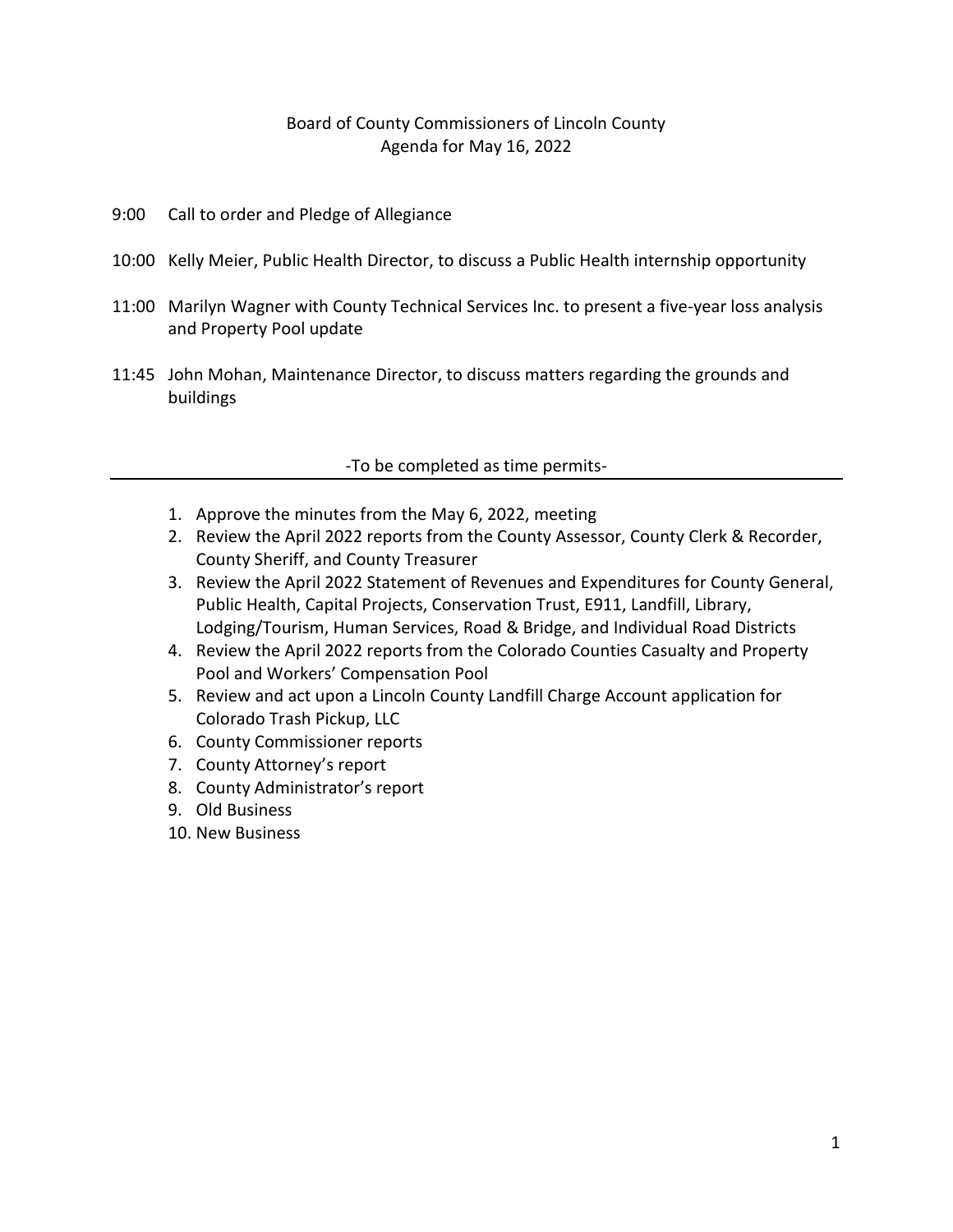The Board of Lincoln County Commissioners met at 9:00 a.m. on May 16, 2022. Chairman Doug Stone, Commissioners Ed E. Schifferns and Steve Burgess, County Administrator Jacob Piper, and Clerk of the Board Corinne M. Lengel attended (until 10:55 a.m.) Acting Clerk of the Board Mindy Dutro took over the minute-taking at 11:00 a.m. and stayed until the meeting ended. Commissioner candidate Wayne Ewing and Limon Leader/ Eastern Colorado Plainsman reporter Stephanie Zwick also attended.

Chairman Stone called the meeting to order and led the Pledge of Allegiance.

Mr. Burgess moved to approve the minutes from the meeting held on May 6, 2022, as submitted. Mr. Schifferns seconded the motion, which carried unanimously.

The Board reviewed the April 2022 reports from the Assessor, Clerk & Recorder, Sheriff, and Treasurer and the Statements of Revenues and Expenditures from the County General, Public Health, Capital Projects, Conservation Trust, E911, Landfill, Library, Lodging/Tourism, Human Services, and Road & Bridge funds and individual road districts. The commissioners also reviewed the April 2022 reports from the Colorado Counties Casualty and Property and Workers' Compensation Pools.

Upon deciding they needed more information before approving the application from Colorado Trash Pickup, LLC, to charge at the county landfill, Mr. Burgess called the landfill and spoke with Brenda Howe. The company had replaced the shingles on the roof of one of the outbuildings at the Karval School and planned to begin picking up trash in the area. Ms. Howe didn't know how much business the company would do but said the charge account should be fine if the owners understood the rules, at least on a trial basis. She added that the county wanted their charge accounts to be active and offered to contact the owners and get more information.

Mr. Burgess asked if they had numbers from the free landfill day, but Ms. Howe said she hadn't gotten them together yet. She mentioned that they had around 140 loads, almost double the previous year and that the landfill averages twenty loads on a typical workday.

Mr. Stone called for commissioner reports. Mr. Burgess stated he'd contacted Chris Richardson about Senate Bill 22-230, the collective bargaining bill, and then texted the other elected officials about opposing it. The clerk and coroner were against it, as were all three commissioners. One of the amendments that passed in the final hours of the bill benefitted Lincoln County in that it increased the population requirement from 5,000 to 7,500. Mrs. Lengel commented that she would need to leave the meeting at 11:00 as the Colorado County Clerks' Association planned to vote on whether or not to oppose the bill, even though it had already passed. If the association agreed to oppose, they would ask the governor to veto the bill.

Mr. Burgess reported that Wayne Ewing called him about blowing dirt and asked who to contact. Mr. Burgess directed him to the ASC office first and then the commissioners if he had no luck there. On May 12, Mr. Burgess found out the farmer causing the issue had moved in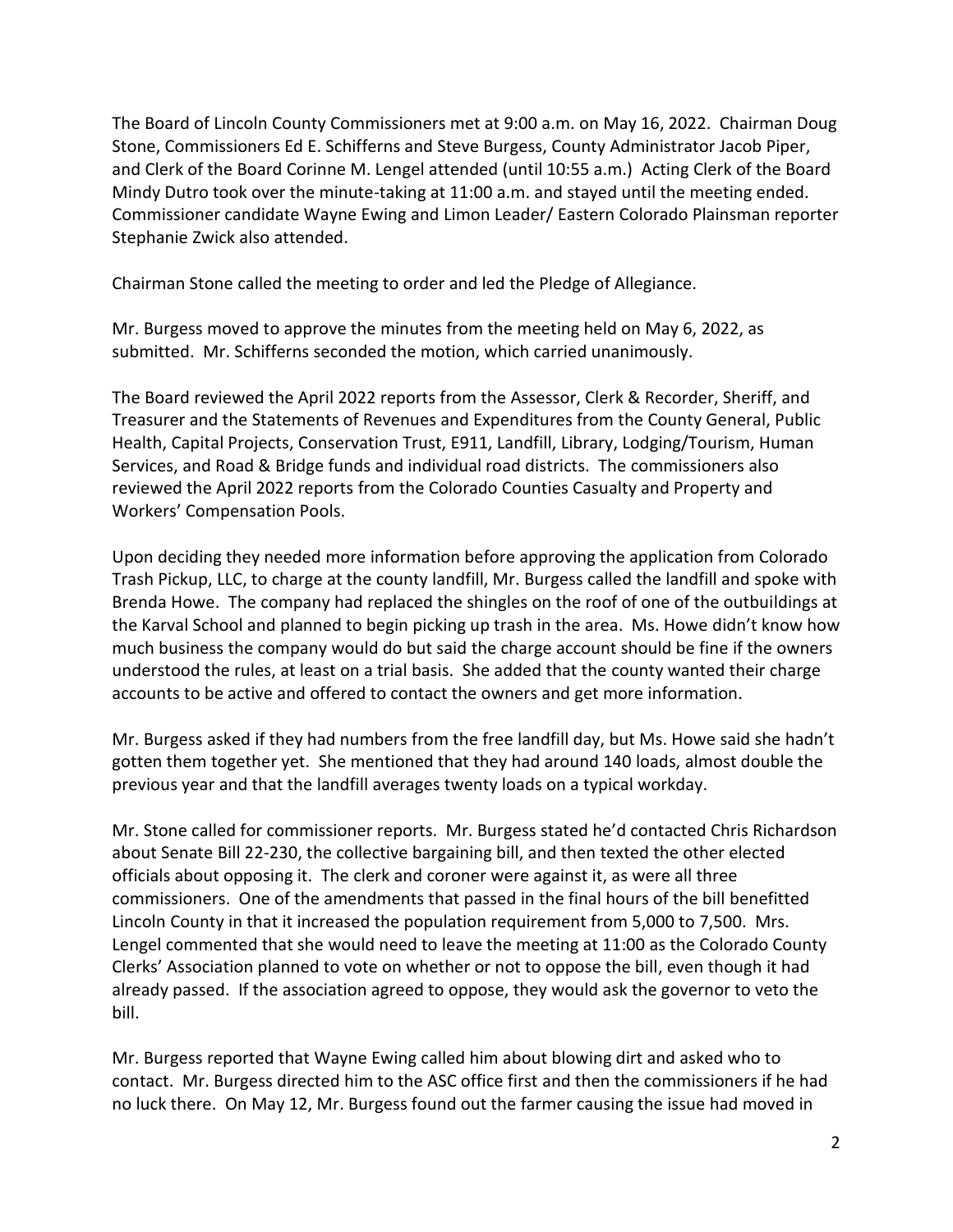equipment to take care of the problem. That morning, Bruce Walters called Mr. Burgess to let him know the Mack truck was out of warranty by two months. It would cost them \$8,700 to repair the transmission, among other issues. Mr. Burgess attended the Centennial Mental Health meeting in Fort Morgan, where they offered the CEO position to someone. Mr. Burgess attended the hospital board meeting in Limon and said they showed a small profit in April. They are still working on opening the Byers office and finding funding for the new hospital. The joint meeting requested by hospital administrator Kevin Stansbury wouldn't work on June 7, so Mr. Burgess said they would have to look at other dates. On May 13, Mr. Burgess met with County Attorney Stan Kimble to discuss the pending court case regarding section lines. Allen Chubbuck called to let him know the heat sensor on the loader might be going out. Mr. Burgess checked roads north of Arriba, including County Road 40. Mr. Burgess went by the landfill on May 14; they'd had 80 customers bring in their trash by 11:00 a.m. While there, he learned the Gator was having electrical problems, so he told Allen Chubbuck to contact Chris Monks about it and the loader.

Mr. Schifferns reported that the road crew hadn't been able to do much with the roads because of the high winds. He was frustrated with losing more employees and said he might have to operate a mower if they couldn't find help. Mr. Schifferns reported that the county had a successful free landfill day.

Mr. Stone reported talking with Mr. Burgess on the phone a couple of times after the meeting on May 6. He stopped at the Karval shop on May 9, and he and Judd Kravig then checked on a cattleguard, mowing operations, and some roads. Mr. Stone went by the shop again on May 10, where he and Mr. Kravig went over the budget and overlay projects. He flagged for the road crew on May 11 and 12.

Mr. Piper reported speaking with Greg Etl, who was setting up a REDI grant meeting for the Genoa Tower. Mr. Piper asked for permission to attend the meeting without the commissioners, which they said was fine. The Friends of the Genoa Tower representatives would answer most of the questions anyway. Mr. Piper said the county was only involved because the commissioners agreed to be the pass-through agent for the funding.

Mr. Piper reported on the new Paid Family and Medical Leave Insurance Act (FAMLI) program passed by voters in 2020. Counties can choose to decline participation provided they follow specific procedures and allow employees to participate individually. The commissioners would have to hold a public hearing and notify all employees beforehand, which Mr. Piper had already done. He set the hearing for 11:00 a.m. on May 27. Because the county would still have to register, even if the commissioners decided to opt out of the program, Mr. Piper thought assisting employees by allowing them to go through payroll would better track the participants. Mrs. Lengel asked if the employees opting in would pay into the program monthly, similar to the current AFLAC benefit, and Mr. Piper said he thought so but needed more information.

The commissioners gave Mr. Piper optional dates for the joint meeting with the hospital board since they could not do it on June 7.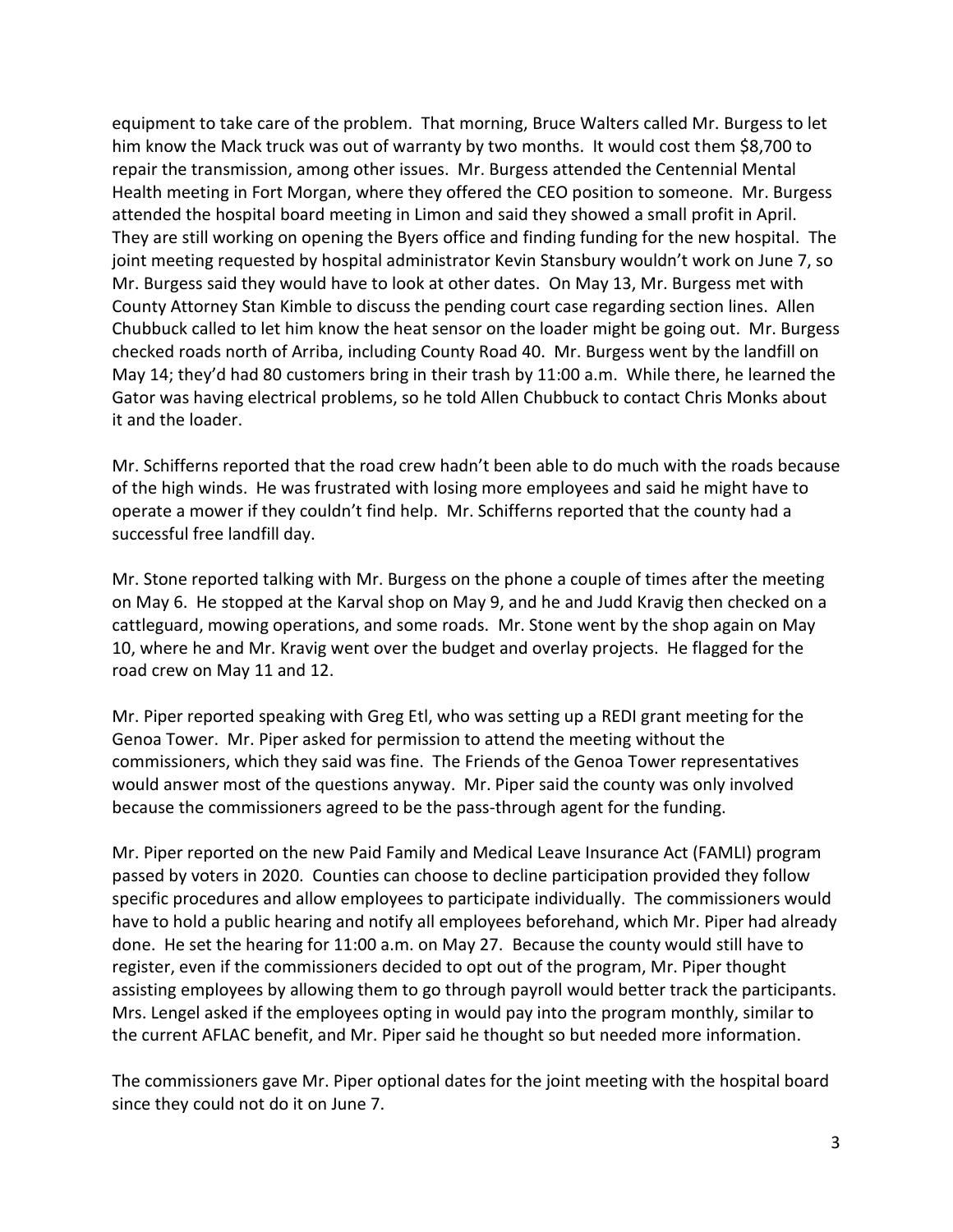Mr. Stone adjourned the meeting as the Board of County Commissioners at 10:00 a.m. and reconvened as the Board of Public Health to meet with director Kelly Meier. Mrs. Meier asked the Board to approve the annual Immunization CORE contract, and Mr. Burgess moved to approve the contract. Mr. Schifferns seconded the motion, which carried unanimously.

Since the Public Health Improvement Plan and Community Health Assessment is due again in 2022, Mrs. Meier wanted to give a Public Health student, who is completing their master's degree, the opportunity for an internship. The intern would spend three months helping with the assessment, mostly remotely, but Mrs. Meier said the student would come out periodically to meet with her. Although it wasn't necessary to pay the intern, Mrs. Meier commented that she had COVID money to cover the cost if they agreed to pay a stipend.

Lastly, Mrs. Meier expressed frustration with the housekeeping department, stating that they'd given Teena Ludwig a list of jobs six months ago, but she wasn't doing them, and she and the staff had to clean the office themselves. Mr. Burgess assured her they would speak with Ms. Ludwig.

Brenda Howe called back to let the commissioners know she'd spoken with someone from Colorado Trash Pickup, LLC. They were aware of the county's regulations regarding out-ofcounty trash, understood that they had to sort the loads, and knew about prohibited items. They planned to haul bagged trash and pallets but didn't know how many loads they would have or how often they would need to take them to the landfill. Ms. Howe said the company worked with Castle Rock Construction and hoped to get some business from the wind tower companies. Their plan was also to help clean up motor vehicle accidents with S&M Repair and Towing from Burlington. Ms. Howe noted that the application requested paperless billing, and she wasn't sure how the treasurer's office handled it. The Board thanked Ms. Howe for the information.

Mrs. Meier had nothing further for the commissioners, so she left, and Mr. Stone adjourned the meeting as the Board of Public Health and reconvened as the Board of County Commissioners.

Mr. Burgess asked if Mr. Piper had heard anything more about the acceptable uses for the roundhouse, but Mr. Piper hadn't received any updates. Jamie Giellis had looked into another funding source but learned the money was already allocated for other purposes.

Treasurer's office employee Ashley Erwin stopped by at 10:15 a.m. because Brenda Howe had called and asked her to let the commissioners know if the treasurer could provide paperless billing to charge customers. Mrs. Erwin explained that she merely emailed them an invoice if someone requested paperless billing. The Board had no other questions for her, and Mrs. Erwin left.

Mr. Burgess moved to approve the landfill charge account application from Colorado Trash Pickup, LLC. Mr. Schifferns seconded the motion, which carried unanimously.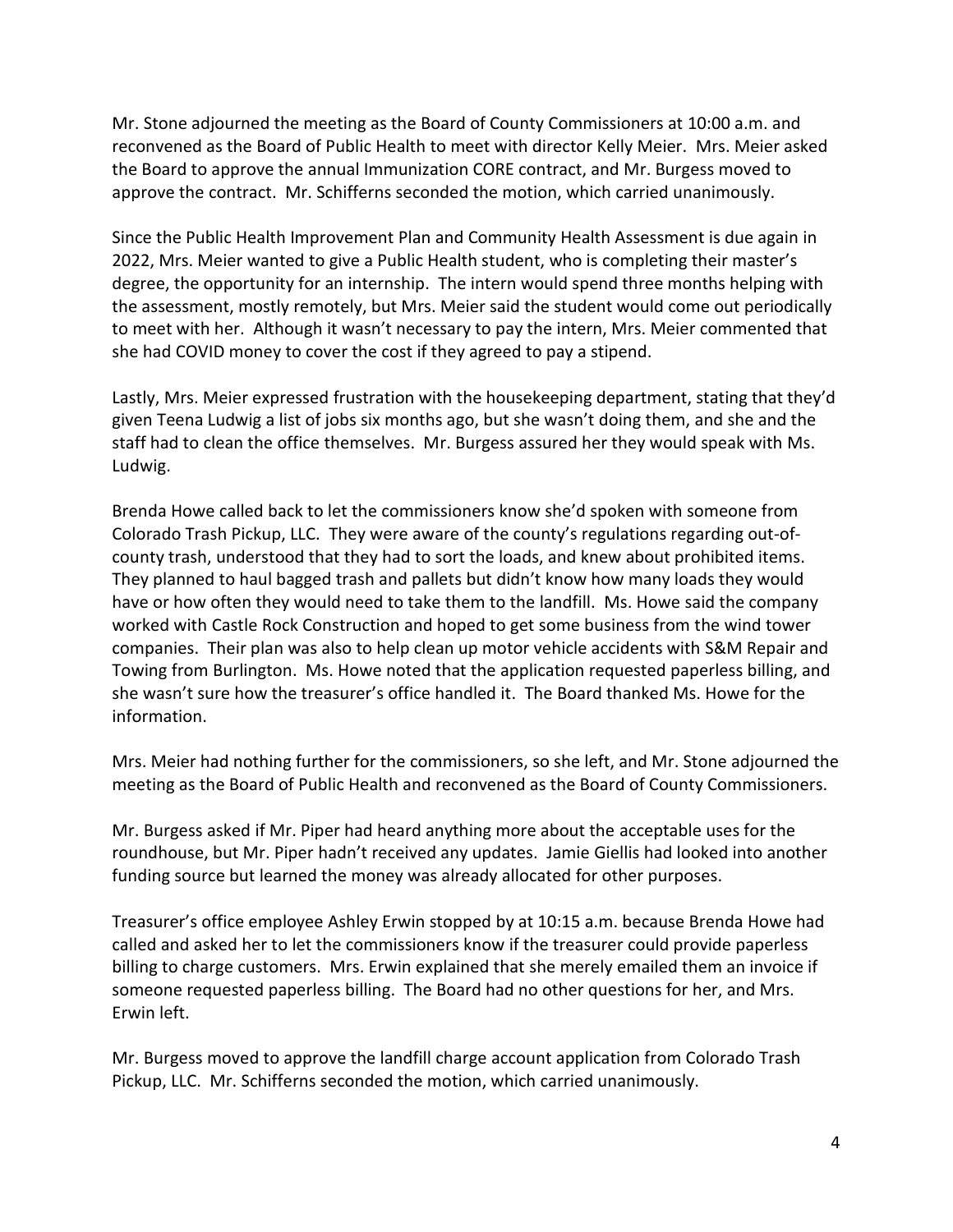Mr. Schifferns asked Mrs. Lengel if she'd received any bids or updated information on remodeling the alcove for the VSPC relocation. She responded that Tony Wernsman had called on Friday and wanted to take measurements, which he did late in the day. He said he'd get back to her the following week.

The subject of salaries and the fact that no one could find help resurfaced, and Mr. Burgess suggested meeting with the other elected officials to try and formulate a plan for the 2023 budget year.

Mr. Stone informed the group that at the previous week's Karval Fire Protection District board meeting, the current board fired Patrick Leonard as the EMT before swearing in their new board members. Without an EMT, Hugo would have to cover any calls east of State Road 71, and Limon would handle anything west of 71.

Since the commissioners were ahead of schedule, Mr. Piper sent a message to John Mohan to see if he could meet earlier than 11:45 a.m. Mr. Mohan arrived a few minutes later, as did Marilyn Wagner with CTSI. Mr. Mohan brought up housekeeping issues as Kelly Meier had and stated that the commissioners should consider making him the department head and allowing him to supervise the housekeeper. He said Ms. Ludwig should be more accountable and let someone know when she wasn't going to be at work, and he also mentioned several areas that he felt weren't getting cleaned.

Mr. Mohan then asked to hire another person for the maintenance department, stating that he could use help with several projects. Although they'd discussed hiring summer help, Mr. Mohan said he'd prefer a 35-hour per week person who would receive benefits. Mr. Burgess said they could discuss it during the budget sessions but asked if he knew of anyone to help him out in the meantime during the summer months. Mr. Mohan did not and suggested placing an ad in the paper.

Lastly, Mr. Mohan asked the Board to consider building him a shop with an office. There are several different places where he stores maintenance items and equipment, and he would like to have it all organized in the same place. He looked at a 20' x 20' Tuff Shed with a walk-in door and a garage door for \$17,000. The county would have to pour the cement pad. The commissioners asked where he planned to put it, and Mr. Mohan suggested tearing down the building on the west edge of the parking lot since the floor was rotting away. He could then move the dumpster and put the building in the open space. Mr. Burgess said he should plan on \$20,000 to \$25,000 with the cost of the cement, electricity, and heat, and Mr. Mohan said he had an A/C and heating unit that he could use. The Board asked him to get an updated quote for the shed and cement and let them know what it would be.

Mr. Mohan left, and Marilyn Wagner with County Technical Services, Inc. met with the Board at 11:00 a.m. to provide a five-year loss analysis and Property Pool update. She explained they were back to in-person meetings and courses after the COVID-19 shutdowns. Even though they added several online classes, there were still in-person options available to counties.